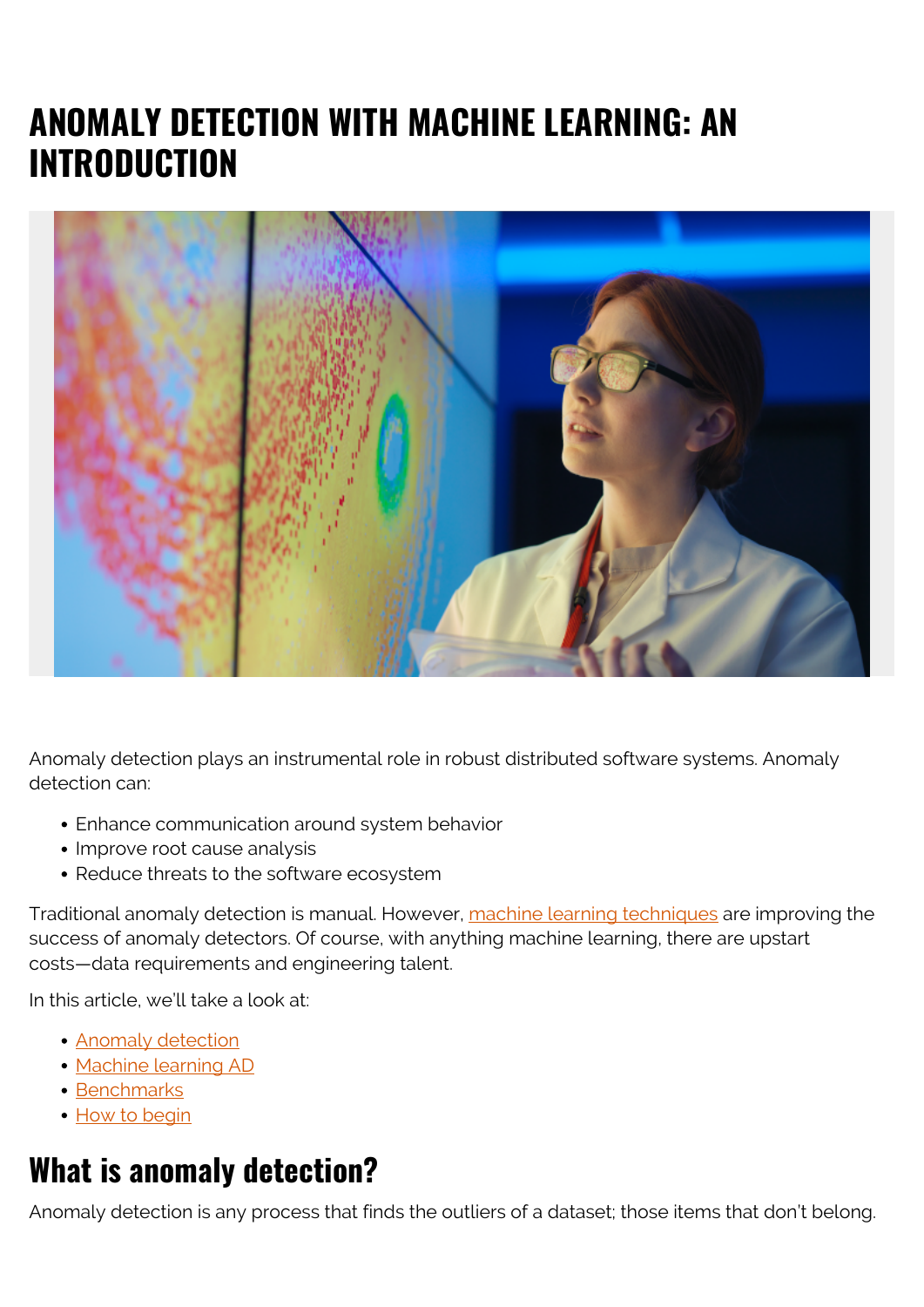These anomalies might point to unusual network traffic, uncover a sensor on the fritz, or simply identify [data for cleaning](https://blogs.bmc.com/blogs/data-normalization/), before analysis.

In today's world of distributed systems, managing and monitoring the system's performance is a chore—albeit a necessary chore. With hundreds or thousands of items to watch, anomaly detection can help point out where an error is occurring, enhancing root cause analysis and quickly getting tech support on the issue. Anomaly detection helps the monitoring cause of [chaos engineering](https://blogs.bmc.com/blogs/chaos-engineering/) by detecting outliers, and informing the responsible parties to act.

In enterprise IT, anomaly detection is commonly used for:

- Data cleaning
- Intrusion detection
- Fraud detection
- Systems health monitoring
- Event detection in sensor networks
- Ecosystem disturbances

## **The challenge of anomaly detection**

But even in these common use cases, above, there are some drawbacks to anomaly detection. From a conference paper [by Bram Steenwinckel](https://link.springer.com/chapter/10.1007/978-3-319-98192-5_46):

*"Anomaly detection (AD) systems are either manually built by experts setting thresholds on data or constructed automatically by learning from the available data through machine learning (ML)."*

It is tedious to build an anomaly detection system by hand. This requires domain knowledge and—even more difficult to access—foresight.

For an ecosystem where the data changes over time, like fraud, this cannot be a good solution. Building a wall to keep out people works until they find a way to go over, under, or around it. When the system fails, builders need to go back in, and manually add further security methods.

Under the lens of chaos engineering, manually building anomaly detection is bad because it creates a system that cannot adapt (or is costly and untimely to adapt).

## **Anomaly detection with ML**

Machine learning, then, suits the engineer's purpose to create an AD system that:

- Works better
- Is adaptive and on time
- Handles large datasets

Despite these benefits, anomaly detection with machine learning can only work under certain conditions.

#### **Unstructured data: what's the anomaly?**

Applying machine learning to anomaly detection requires a good understanding of the problem, especially in situations with unstructured data.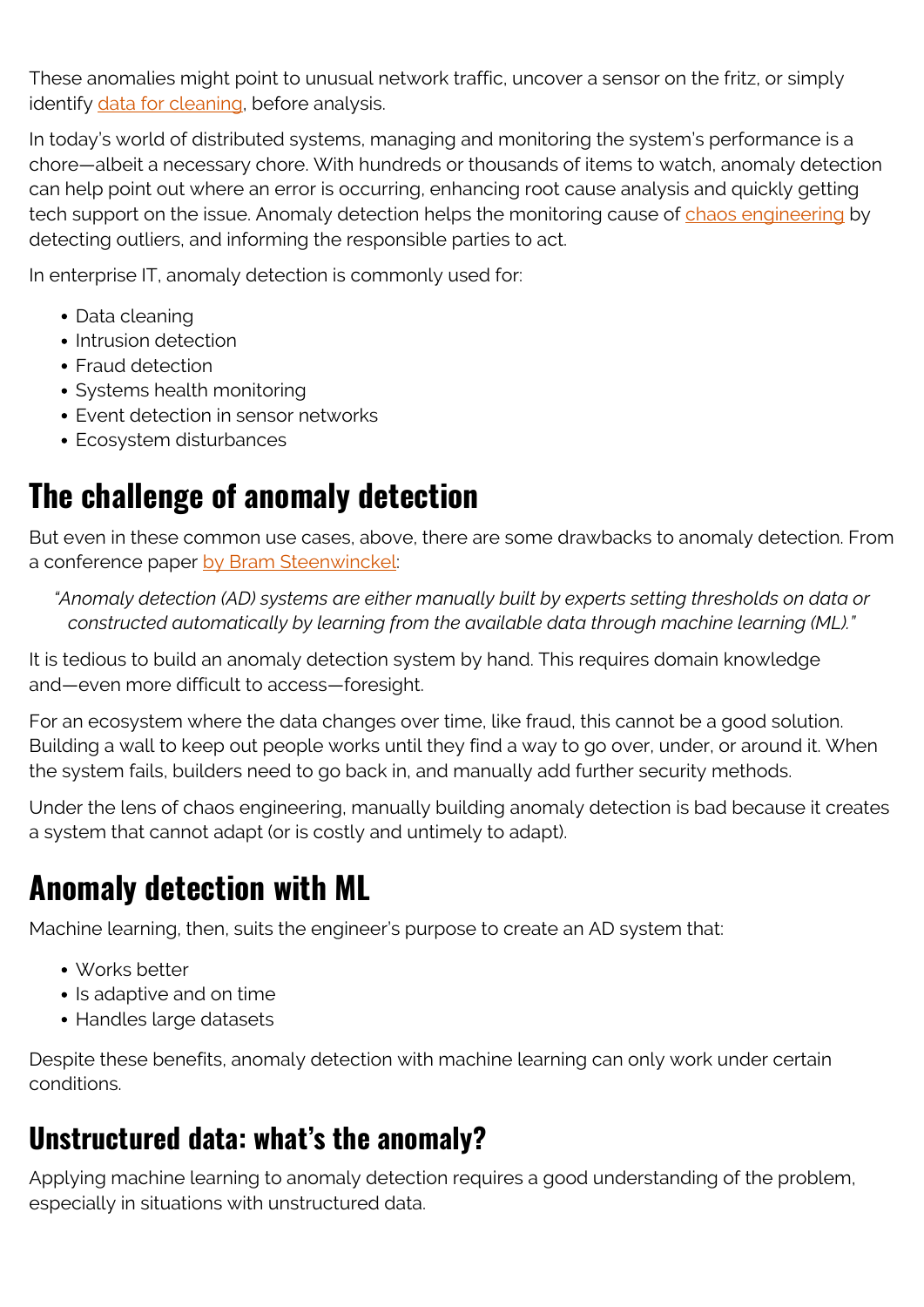[Structured data](https://blogs.bmc.com/blogs/structured-vs-unstructured-data/) already implies an understanding of the problem space. Anomalous data may be easy to identify because it breaks certain rules. If a sensor should never read 300 degrees Fahrenheit and the data shows the sensor reading 300 degrees Fahrenheit—there's your anomaly. There is a clear threshold that has been broken.

Fraud detection in the early anomaly algorithms could work because the data carried with it meaning. The data came structured, meaning people had already created an [interpretable setting](https://blogs.bmc.com/blogs/machine-learning-interpretability-vs-explainability/) for collecting data. Their data carried significance, so it was possible to create random trees and look for fraud.

However, *[dark data](https://blogs.bmc.com/blogs/dark-data/)* and unstructured data, such as images encoded as a sequence of pixels or [language encoded as a sequence of characters,](https://blogs.bmc.com/blogs/gpt-3/) carry with it little interpretation and render the old algorithms useless...until the data becomes structured. Structure can be found in the last layers of a convolutional neural network (CNN) or in any number of sorting algorithms.

### **Large datasets needed**

Second, a large data set is necessary. A founding principle of any good machine learning model is that it requires datasets. Like law, if there is no data to support the claim, then the claim cannot hold in court.

Machine learning requires datasets; inferences can be made only when predictions can be validated. Anomaly detection benefits from even larger amounts of data because the assumption is that anomalies are rare.

*Scarcity can only occur in the presence of abundance.*

### **Talent required**

Third, machine learning engineers are necessary. Obvious, but sometimes overlooked. Machine learning talent is not a commodity, and like car repair shops, not all engineers are equal.

It requires skill and craft to build a good Machine Learning model. The cost to get an anomaly detector from 95% detection to 98% detection could be a few years and a few ML hires.

# **Anomaly detection in three settings**

In a 2018 lecture, Dr. Thomas Dietterich and his team at Oregon State University explain how anomaly detection will occur under three different settings. They all depend on the condition of the data. The three settings are:

- 1. Supervised
- 2. Clean
- 3. Unsupervised

Let's look at each setting in depth.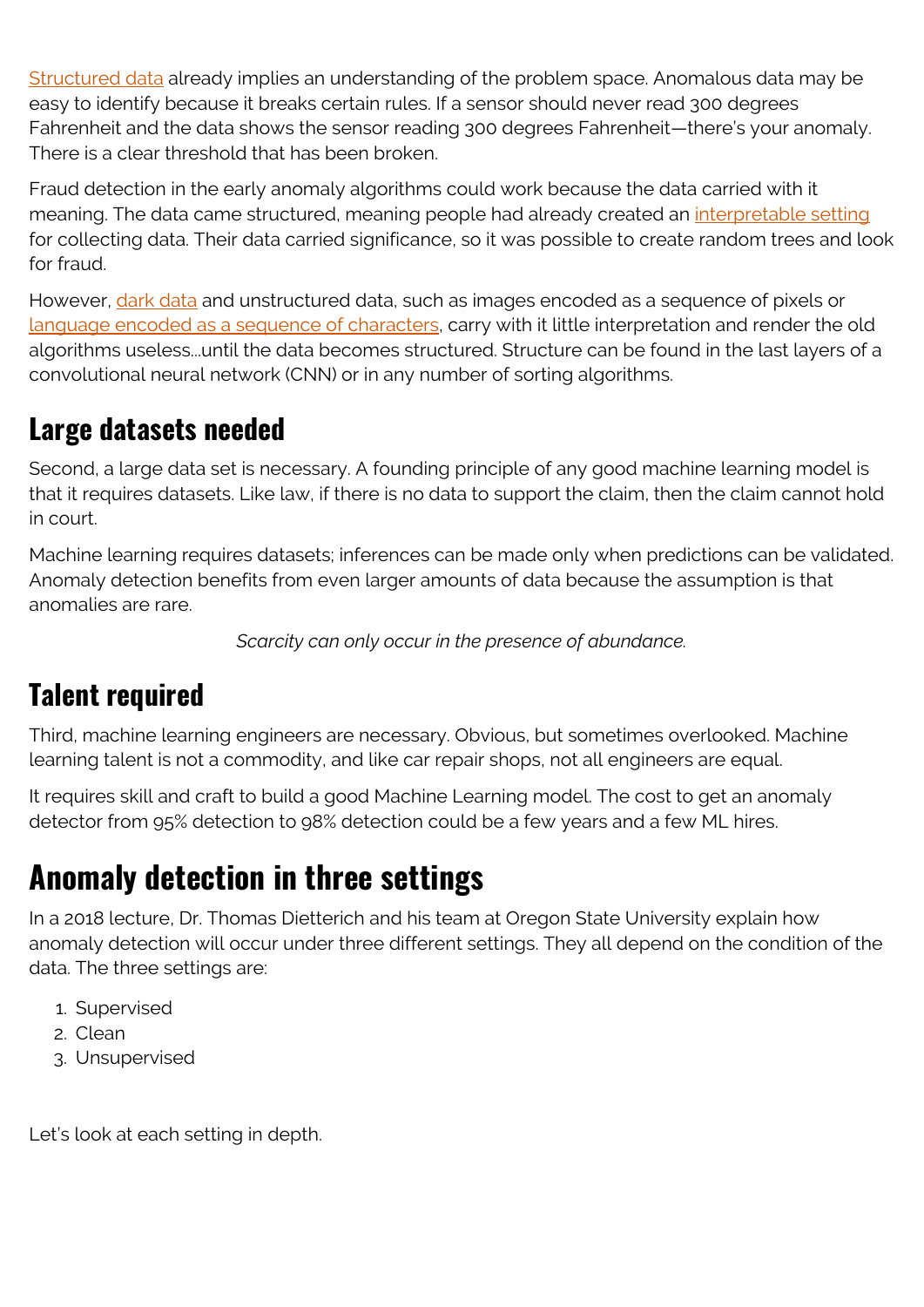## **1. Supervised**

Training data is labeled with "nominal" or "anomaly".

The supervised setting is the ideal setting. It is the instance when a dataset comes neatly prepared for the data scientist with all data points labeled as anomaly or nominal. In this case, all anomalous points are known ahead of time. That means there are sets of data points that are anomalous, but are not identified as such for the model to train on.

Popular ML algorithms for structured data:

- Support vector machine learning
- k-nearest neighbors (KNN)
- Bayesian networks
- Decision trees

## **2. Clean**

In the Clean setting, all data are assumed to be "nominal", and it is contaminated with "anomaly" points.

The clean setting is a less-ideal case where a bunch of data is presented to the modeler, and it is clean and complete, but all data are presumed to be nominal data points. Then, it is up to the modeler to detect the anomalies inside of this dataset.

## **3. Unsupervised**

In Unsupervised settings, the training data is unlabeled and consists of "nominal" and "anomaly" points.

The hardest case, and the ever-increasing case for modelers in the ever-increasing amounts of [dark](https://blogs.bmc.com/blogs/dark-data/) [data](https://blogs.bmc.com/blogs/dark-data/), is the unsupervised instance. The datasets in the unsupervised case do not have their parts labeled as nominal or anomalous. There is no ground truth from which to expect the outcome to be. The model must show the modeler what is anomalous and what is nominal.

*"The most common tasks within unsupervised learning are clustering, representation learning, and density estimation. In all of these cases, we wish to learn the inherent structure of our data without using explicitly-provided labels."- [Devin Soni](https://towardsdatascience.com/supervised-vs-unsupervised-learning-14f68e32ea8d)*

In the Unsupervised setting, a different set of tools are needed to create order in the unstructured data. In unstructured data, the primary goal is to create clusters out of the data, then find the few groups that don't belong. Really, all anomaly detection algorithms are some form of [approximate](https://machinelearningmastery.com/probability-density-estimation/) [density estimation](https://machinelearningmastery.com/probability-density-estimation/).

Popular ML Algorithms for unstructured data are:

- Self-organizing maps (SOM)
- K-means
- C-means
- Expectation-maximization meta-algorithm (EM)
- Adaptive resonance theory (ART)
- One-class support vector machine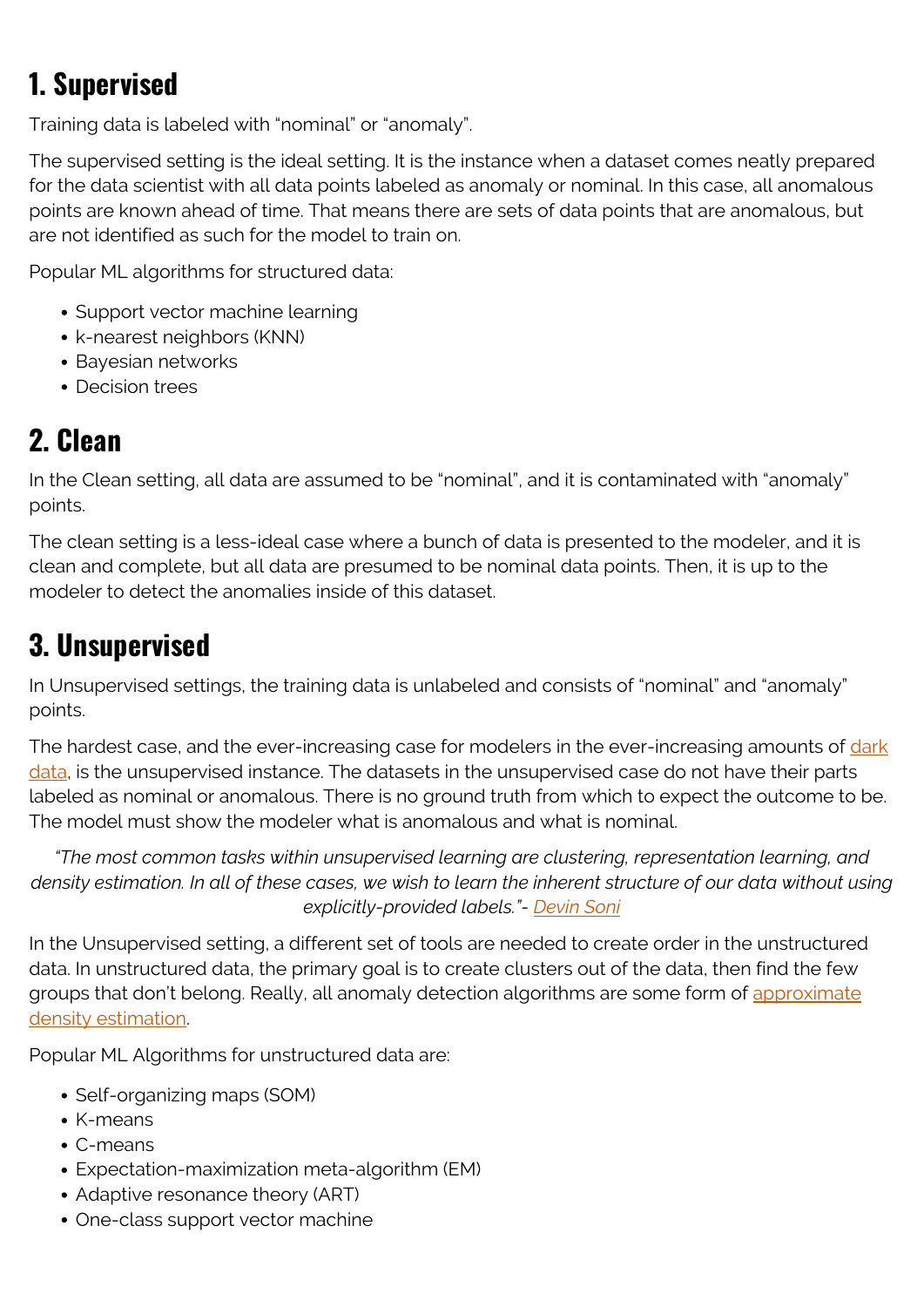

K-Means Clustering [\(Source\)](https://medium.com/learningdatascience/anomaly-detection-techniques-in-python-50f650c75aaf)

From Dr. Dietterich's lecture slides, the strategies for anomaly detection in the case of the unsupervised setting are broken down into two cases:



machine learning isn't appropriate, top non-ML detection algorithms include: